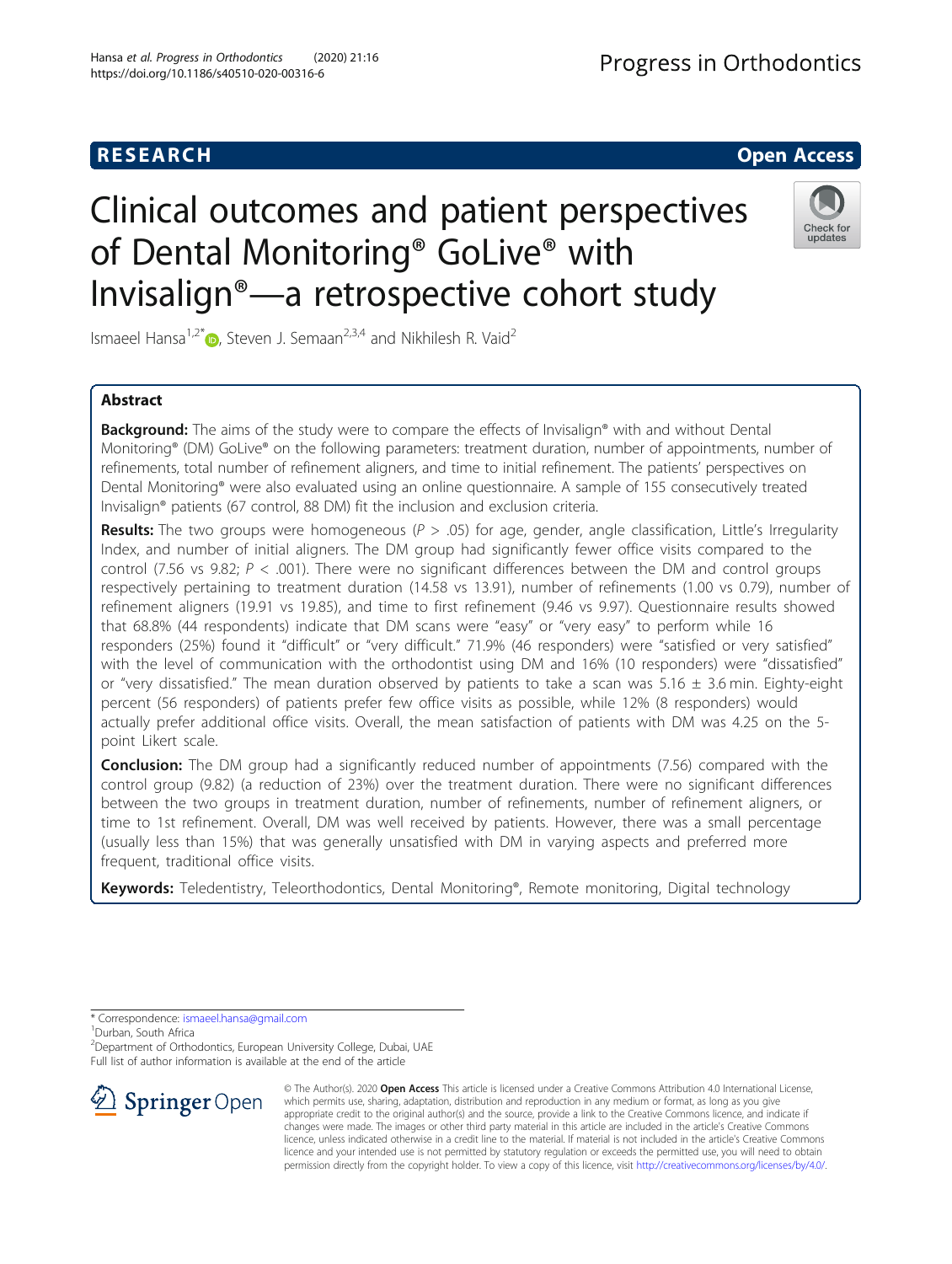## <span id="page-1-0"></span>Background

Teleorthodontics and remote monitoring are an imminent reality which permits orthodontists to proactively monitor their patients with virtual examinations to supplement chairside appointments [\[1](#page-5-0), [2](#page-6-0)]. Although tainted with negative connotations associated with the direct to consumer business model [\[3](#page-6-0), [4\]](#page-6-0), there are some tremendous advantages of remote monitoring to the practice of orthodontics [[5\]](#page-6-0). First and foremost is reducing (not eliminating) the need for in-office visits. This is beneficial, both for the orthodontist and the patient, in an increasingly timeconscious world. The orthodontist can improve treatment and chairside efficiency, while the patients avoid the extra financial and time costs of traveling to the practice [[6,](#page-6-0) [7](#page-6-0)]. Areas with limited access to orthodontic care can benefit greatly from remote monitoring as regular appointments become unfeasible [[8,](#page-6-0) [9](#page-6-0)]. Early interception of developing problems such as poor oral hygiene, non-tracking aligners, broken appliances, or poor compliance may also help reduce treatment times [[10](#page-6-0), [11](#page-6-0)].

Remote monitoring may not be well suited to traditional orthodontics, as frequent chairside activations are required. On the other hand, customized appliances such as clear aligner treatment may take full advantage of remote monitoring due to the preprogrammed tooth movement. Consequently, appointments requiring simple evaluation may be eliminated [[7\]](#page-6-0).

Dental Monitoring® (DM) (Paris, France) [[12\]](#page-6-0) is a software that allows patients to accurately capture their dentition using a smartphone and patented cheek retractors. Their GoLive® option is specifically targeted at clear aligner treatment. Instead of conventional planned aligner changes, the patients receive a weekly "GO" or "NO-GO" notification which paired with the orthodontists customized pre-recorded instructions, indicates whether they should proceed to the next aligner or remain in the current one. The orthodontist is informed when a NO-GO notification is sent, and individual teeth tracking issues, poor oral hygiene, or broken attachments can be identified. The orthodontist can override a NO-GO if desired.

Hansa et al. [\[2](#page-6-0)] found a generally positive patient perception and experience using DM, with the most common complaint being unable to take DM scans correctly. Common benefits mentioned by patients included better communication with the orthodontist, reduced number of office visits, and increased convenience. Morris et al. [[13\]](#page-6-0), Moylan et al. [[14\]](#page-6-0), and Kuriakose et al. [\[15](#page-6-0)] have all studied and confirmed the clinical accuracy of DM in measuring and tracking tooth movement.

There are currently no published studies evaluating the clinical implications and performance of Dental Monitoring® GoLive® with Invisalign® (Align Technology, Santa Clara, Calif). The aims of the present investigation were to compare the effects of Invisalign® with and without DM on the following parameters: treatment duration, number of appointments, number of refinements, total number of refinement aligners, and time to initial refinement and to further evaluate patient perspectives of DM. The null hypothesis was that there is no difference between the two groups with regard to the aforementioned parameters.

#### Methods

Approval for this retrospective study was granted by the institutional review board at the European University College. Treatment was provided by an experienced (Red Diamond) Invisalign® provider in Gold Coast, Australia. Patients were given the choice of using DM or not after being informed about its pros and cons and were treated at no additional cost compared to the control group. All DM patients were trained in the use of the DM app at the aligner delivery appointment.

The sample size was calculated based on an alpha significance level of 5% and 95% power in detecting a difference of 3.52  $(\pm 3.71)$  number of appointments based on the results of Hansa et al. [\[16](#page-6-0)]. The results showed that a minimum of 27 patients was needed for each group. However, our other objectives have unknown or smaller effect sizes, which necessitated a larger sample size in order to obtain adequate power in determining true differences. Hence, the study consisted of a total of 215 consecutively treated patients using clear aligner therapy (94 control; 121 DM). One hundred fifty-five patients (67 control, 88 DM) fit the following inclusion criteria: (1) between 30 and 65 initial aligners, (2) non-extraction treatment, (3) a complete permanent dentition anterior to and including first molars, and (4) treatment with the default amounts of tooth movement in each aligner stage. Patients were excluded based on (1) treatment in

Table 1 Pretreatment variables

|           |    | Age (years)   | Gender (M:F) | Angle class. (I:II:III) | Mn irreg. index (mm) | No. initial aligners |
|-----------|----|---------------|--------------|-------------------------|----------------------|----------------------|
| <b>DM</b> | 88 | $25.3 + 11.1$ | 63:25        | 40:45:3                 | $5.9 \pm 3.0$        | $42.2 \pm 7.7$       |
| Control   | 67 | $25.4 + 10.1$ | 50:17        | 29:36:2                 | $5.9 \pm 2.6$        | $44.7 \pm 12.3$      |
| P signif. |    | 0.976         | 0.177        | 0.110                   | 0.963                | 0.15                 |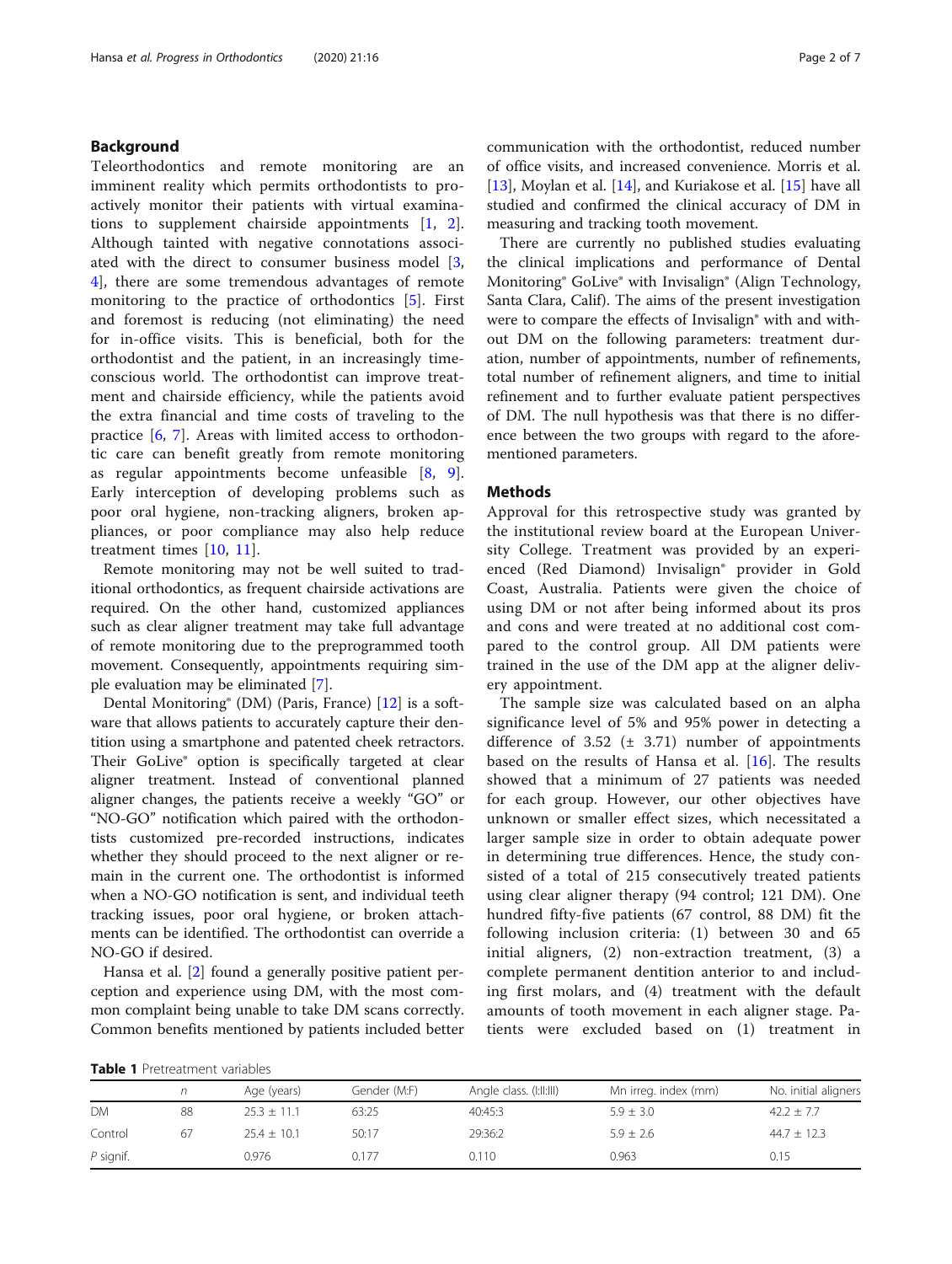|                            | DM    |           | Control |       |           |             |
|----------------------------|-------|-----------|---------|-------|-----------|-------------|
|                            | Mean  | <b>SD</b> | Mean    | SD    | Mean dif. | $P$ signif. |
| TX. duration (months)      | 14.58 | 3.30      | 13.91   | 5.28  | $-0.67$   | .335        |
| No. of refinements         | 0.00  | 0.77      | 0.79    | 1.01  | $-0.21$   | .146        |
| No. of refinement aligners | 19.91 | 12.10     | 19.85   | 14.99 | $-0.06$   | .983        |
| Time to 1st refinement     | 9.46  | 3.78      | 9.97    | 4.65  | 0.51      | .567        |
| No. appointments           | 7.56  | 2.79      | 9.82    | 3.68  | 2.26      | < .001      |

combination with fixed appliances or other auxiliary appliances, (2) treatment with Invisalign® molar distalization or mandibular advancement in class II patients, (3) orthognathic surgery, (4) the presence of dental prostheses, (5) the use of any DM option other than GoLive®, and (6) the use of any aligner systems other than Invisalign®.

The pre-treatment data recorded were age, gender, Little's Irregularity Index, angle classification, and number of initial aligners. In addition, each patient was observed for treatment duration (in months), number of refinements, number refinement aligners, time to first refinement, and number of appointments.

An online questionnaire was given only to the DM group during treatment to assess the patients' perspective on the ease of use and satisfaction on a 5-point Likert scale. They were also requested to indicate if they would prefer more physical visits, the duration it takes to complete a DM scan, and how often are the scans rejected and required retaking. We also asked about the patients' travel time to the office. Sixty-four patients (73%) responded to the questionnaire.

### Statistical analysis

The data was compiled using Microsoft Excel (Microsoft, Redmond, Wash) and thereafter analyzed with SPSS® Statistics (Version 25, Chicago, Illinois, USA). P values of less than 0.05 were considered statistically significant. Interval data were tested for normal intragroup distribution using the Shapiro-Wilk test. Independent  $t$  tests were used for normally distributed data, and Mann-Whitney  $U$  tests were used if the data was not normally distributed. Chi-square tests were used for nominal data testing.

## Results

The two groups were tested for pre-treatment differences in sample size, age, gender, angle classification, Little's Irregularity Index, and number of initial aligners. The two groups were well matched with no significant differences found using two-tailed independent  $t$  tests for interval data and chi-square tests for nominal data (Table [1\)](#page-1-0).

The only significant difference between the two groups was the mean number of appointments. The DM group had 2.26 (23%) fewer visits compared to the control (7.56 vs 9.82;  $P < .001$ ) (Table 2). There were no significant differences between the DM and control groups respectively pertaining to treatment duration (14.58 vs 13.91), no. of refinements (1.00 vs 0.79), number of refinement aligners (19.91 vs 19.85), and time to first refinement (9.46 vs 9.97).

Questionnaire results showed that 68.8% (44 respondents) indicate that DM scans were "easy" or "very easy" to perform. Sixteen responders (25%) found it "difficult" or "very difficult" to take DM scans correctly. The mean difficulty was 2.06 on a 5 point Likert scale (Fig. 1). When asked to rate their ability to take scans regularly and on time, which is essential for successful treatment with DM, the mean Likert scale rating was 4.5 out of 5. However, 9% (4 responders) indicated that they would be "poor" or

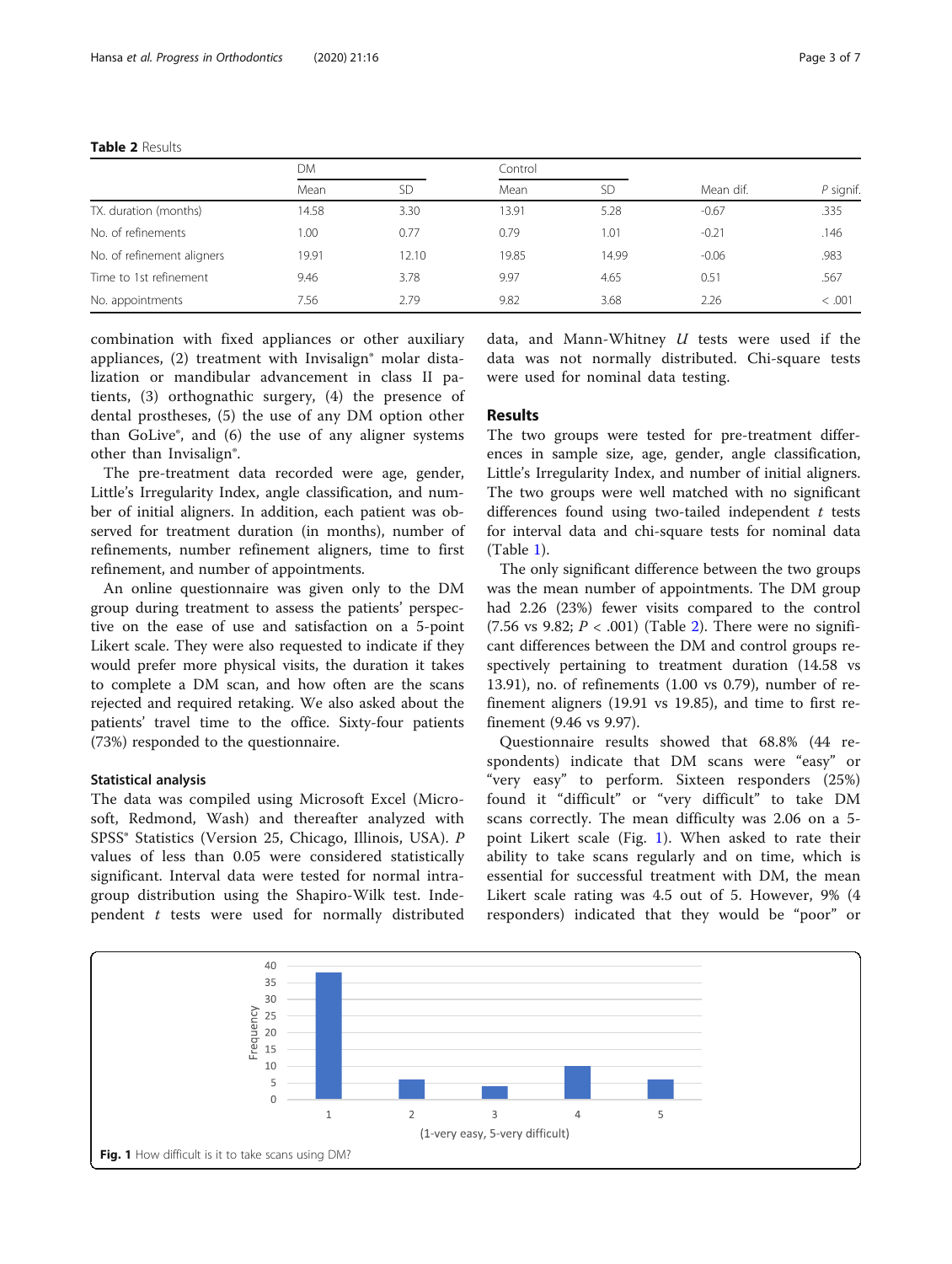Hansa et al. Progress in Orthodontics (2020) 21:16 Page 4 of 7



"very poor" at taking scans regularly (Fig. 2). 71.9% (46 responders) were "satisfied or very satisfied" with the level of communication with the orthodontist using DM. Although 16% (10 responders) were "dissatisfied" or "very dissatisfied," a mean score of 4.03 was obtained (Fig. 3).

When asked about how frequently scans were rejected and required retaking, 41% (26 responders) indicated that no scans were ever rejected; 28% (18 responders) indicated that scans required retaking during the early stages of treatment and with more experience scans were no longer rejected. Twenty-two percent (14 responders) indicated that scans were rejected occasionally, while 9% (6 responders) indicated that scans were rejected at least once a month. The mean duration taken by patients to take a scan was 5.16 ± 3.6 min. Seventy-five percent (48 responders) took less than or equal to 5 min. However, the duration ranged from 2 to 17 min (Fig. [4](#page-4-0)). Eightyeight percent (56 responders) of patients prefer few office visits as possible, while 12% (8 responders) would actually prefer additional office visits. Overall, the mean satisfaction of patients with DM was 4.25 on the 5-point Likert scale. 78.1% were satisfied or very satisfied, while 6% (4 responders) were very dissatisfied with DM (Fig. [5](#page-4-0)). The travel time of the majority of patients (44%) was between 15 and 30 min. Twenty-five percent of patients traveled less than 15

min, 22% took between 30 min and 1 h, and 9% traveled greater than 1 h (Fig. [6](#page-5-0)).

## **Discussion**

A reduction of the number of appointments by 2.26 visits (23%) over the treatment duration in the DM group was both statistically significant and clinically relevant, thus rejecting the null hypothesis. The reduction in appointment number using DM also confirms the results of the pilot study by Hansa et al. [\[2\]](#page-6-0) and an unpublished thesis [[16\]](#page-6-0). A reduction in appointments reduces social costs in general. Specifically, it benefits the orthodontist in terms of efficiency and the patient by increasing convenience and reducing time and travel costs. The decision to embrace this technology will be based on the individual office's demographics, costs, scheduling, and protocols.

There were no statistically significant differences between the two groups for treatment duration, number of refinements, number of refinement aligners, or time to first refinements. These results suggest that the idea of using DM for early interception of developing problems for reducing treatment times is misplaced, as both 1st refinements occurred around the 9th month of treatment, and treatment duration actually favored the control group (albeit not statistically significant). It should be noted that both groups used only elastics in the treatment of sagittal discrepancies, as including other

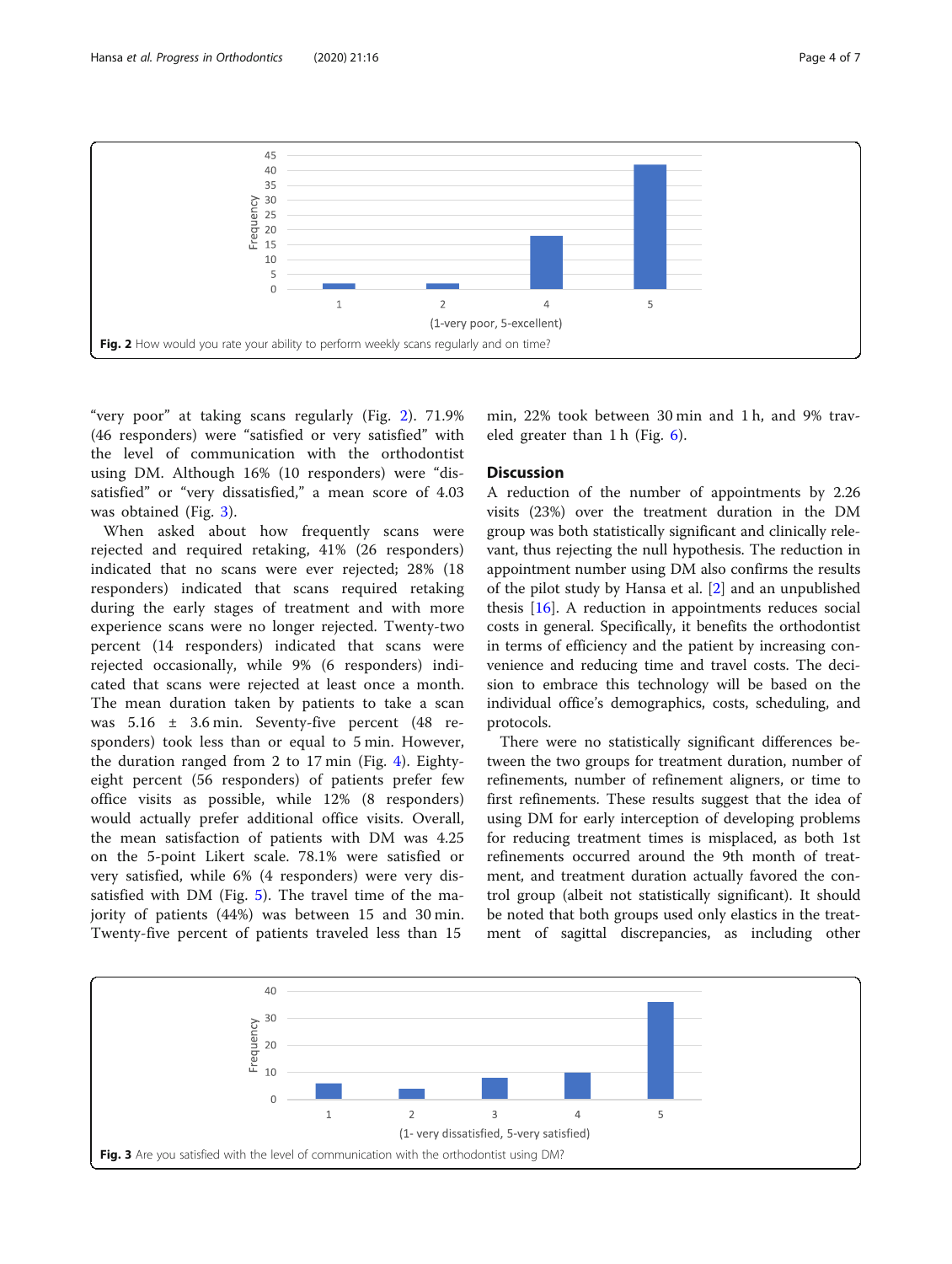<span id="page-4-0"></span>

modalities such as molar distalization protocols, mandibular advancement aligners, or auxiliaries may have introduced confounding factors. Crowding in both groups was resolved by a combination of interproximal reduction (IPR) and proclination. The amount of IPR performed or the amount of proclination accepted was decided on a patient-to-patient basis, but there were no set protocols. The unpublished thesis by Hansa [[16\]](#page-6-0) also showed that overall refinement needed was similar between the two groups. However, they found that the time to refinement was reduced in the DM group, which was not found in this study. This difference may be due to the individual office's varying refinement protocols when minor problems are detected.

The questionnaire results suggest patients were overall satisfied with DM and the level of communication, with a mean rating of 4.25 and 4.03, respectively, on a 5-point Likert scale. The DM app allows for direct message communication with the orthodontic office, which mitigates the communication problems that may occur with less frequent office visits.

While the DM app was easy to use for a majority of patients (68.8%) in the present study, with a mean difficulty of 2.06; 25% of patients found scans difficult to be performed. According to patients, it takes on average  $5.16 \pm 3$  min per scan, which is important for prospective patients to note prior to accepting treatment with DM. The amount of time taken by patients ranged from 2 to 17 min and has a large variability. DM has attempted to help patients by introducing the Scanbox [[12\]](#page-6-0), which supposedly makes taking scans quicker, easier, and more reliable. The Scanbox is a newly released optional auxiliary that has an added cost for the orthodontist. The patients in this study did not use the Scanbox, and thus, the ease of use of DM may differ if the patients used the Scanbox.

Although the majority of patients (88%) would prefer as few office visits as possible, surprisingly, a significant percentage of patients (12%) actually would prefer to have more office visits. Reducing the number of face-to-face appointments may diminish the rapport between doctor and patient. This traditional relationship may be reduced or lost, and with that, possibly confidence as well [[17\]](#page-6-0). Dunbar et al. [[18\]](#page-6-0) reported in a pilot study that 70% of subjects felt that the face-to-face aspect was extremely important, and the majority preferred this over the exclusive use of teleorthodontic technology. It was interesting to note that 25% of the DM group's travel time to the office was less than 15 min, and only 9% was greater than 1

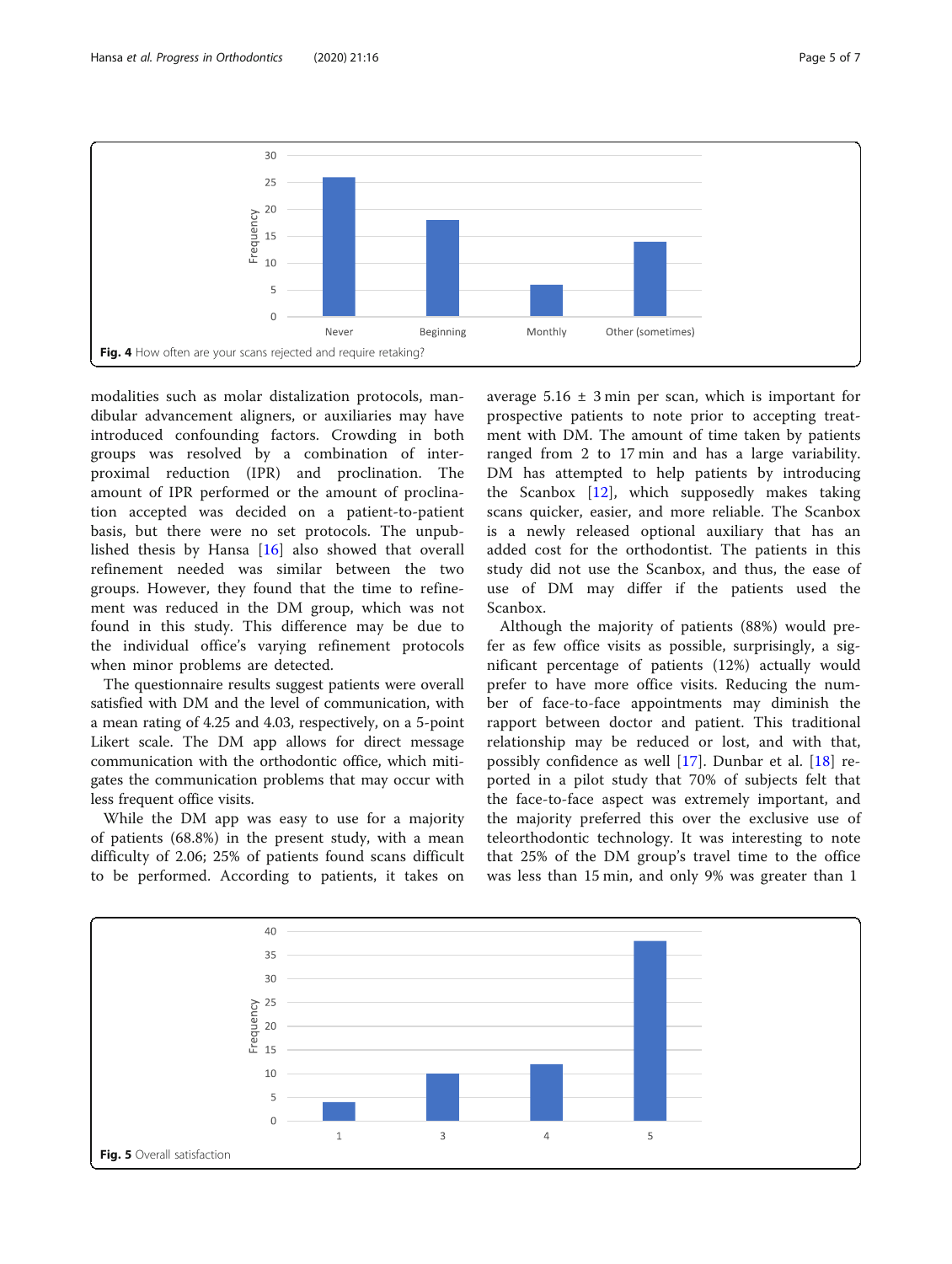<span id="page-5-0"></span>

h. It would seem then, that in this study at least, patients did not choose to utilize DM based primarily on their commute length to the office.

While DM appears to be well received by patients in general, there was a small percentage (usually less than 15%) that was unsatisfied with DM and preferred more traditional office visits. It could be hypothesized that the more technologically adept patients may have an easier time using DM. However, patients will need to decide whether the weekly or bimonthly at-home scans are a greater convenience than office visits according to the office's protocol.

The key to remote monitoring seems to be in balancing the benefits of in-office visits and direct patient-doctor relationships with the convenience and perhaps reduced costs of remote monitoring, based on an individual patient-to-patient, and office-tooffice basis.

This is one of the first studies on the real-world performance of remote monitoring, and some limitations are present. Foremost is the intrinsic bias of a retrospective, non-randomized study. The second is the question of external validity. All patients were from a single practice in Australia and thus may not represent the demographics in other parts of the world.

## Conclusions

- The DM group had a significantly reduced number of appointments (7.56) compared with the control group (9.82).
- There were no significant differences between the two groups in treatment duration, number of refinements, number of refinement aligners, or time to 1st refinement.
- DM appears to be generally well received by patients. There was however a small percentage

(usually less than 15%) that was generally unsatisfied with DM in various aspects and may prefer more frequent, traditional office visits.

 Overall, 78% were satisfied or very satisfied with DM, 16% were content, while 6% were very dissatisfied.

#### Abbreviations

DM: Dental Monitoring®; IPR: Inter-proximal reduction

#### Acknowledgements

N/A

#### Authors' contributions

IH carried out the study design, data collection, and statistical analysis and drafted the manuscript. SS treated the patients and acquired the data. NV conceived the study and participated in its design, coordination, and manuscript writing. The authors read and approved the final manuscript.

#### Funding

No funding was obtained.

#### Availability of data and materials

The datasets used and/or analyzed during the current study are available from the corresponding author on reasonable request.

#### Ethics approval and consent to participate

Approval for this retrospective study was granted by the institutional review board at the European University College.

#### Consent for publication

N/A

#### Competing interests

The authors declare that they have no competing interests.

#### Author details

<sup>1</sup>Durban, South Africa. <sup>2</sup>Department of Orthodontics, European University College, Dubai, UAE. <sup>3</sup>Department of Orthodontics, University of Nevada, Las Vegas, Las Vegas, USA. <sup>4</sup>Gold Coast, Australia.

#### Received: 11 March 2020 Accepted: 4 May 2020 Published online: 15 June 2020

#### References

1. Nutalapati R, Boyapati R, Jampani N, Dontula BSK. Applications of teledentistry: a literature review and update. J Int Soc Prev Community Dent. 2011;1(2):37. [https://doi.org/10.4103/2231-0762.97695.](https://doi.org/10.4103/2231-0762.97695)